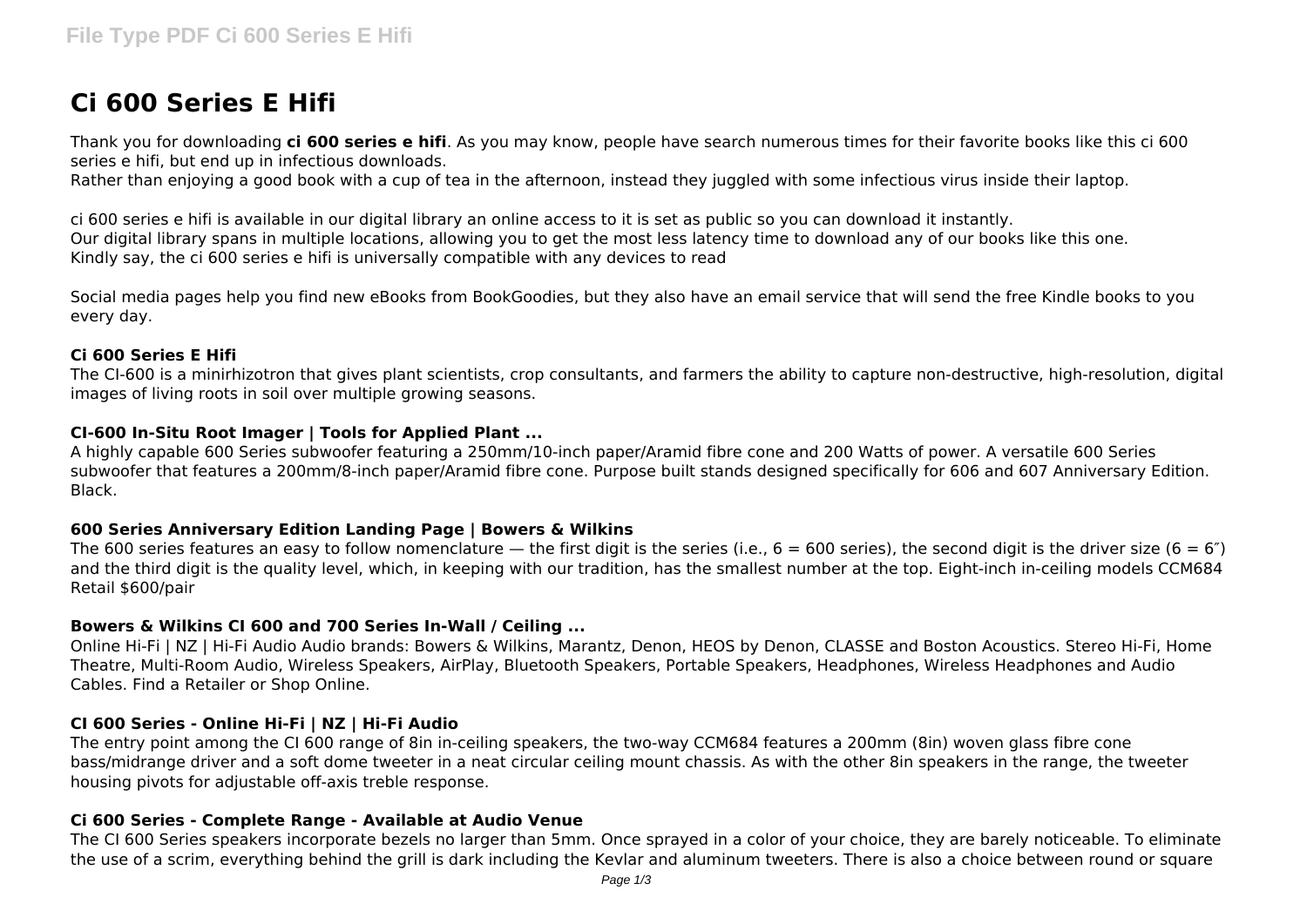grills to help the speaker blend into its surroundings

### **CI 600 Series Flashcards | Chegg.com**

600 Series Anniversary Edition Theatre – £2916/\$4296/€3597. 5.1 speaker package featuring 603 S2, 607 S2, HTM6 S2 Anniversary Edition plus the ASW610 active subwoofer. Available in matte black or matte white. Get all the latest Hifi News with Hifi Pig here!

### **Bowers & Wilkins New Anniversary Edition 600 | Hifi Pig**

The HD 600 Avantgarde are audiophile-quality, open dynamic hi-fi/professional stereo headphones. The advanced diaphragm design eliminates standing waves in the diaphragm material. The HD 600 can be connected directly to hi-fi systems of the highest quality, in particular DAT, DVD, MD and CD players.

#### **Sennheiser HD 600 - Audio Headphones High-end Surround ...**

Experience audio excellence with Bowers & Wilkins award winning wireless speakers, headphones, hi-fi systems, home theatre speakers and more ... Studio sound comes home – 700 Series. Borrowing features from the 800 Series Diamond, the 700 Series introduces groundbreaking studio-quality technologies to raise the bar for home audio performance. ...

#### **Bowers & Wilkins | Audio Excellence**

Volume 1 Series 600 Seciication or Highay Wors Earthors Amendment – February 2016 3 EARTHWORKS #601 (02/16) Classification, Definitions and Uses of Earthworks Materials (02/16) General 0 (02/16) This Series is part of the Specification for Highway Works. Whilst this Series is particularly relevant to

#### **SERIES 600 EARTHWORKS - Standards for Highways**

The CI600 Series – In-ceiling have been designed to meet the demand of many to realize an excellent sound experience with a minimal visual impact on their interior. Renowned technologies developed by Bowers & Wilkins have been redesigned to fit in hardly visible speakers. Speakers that can be installed easy and fast without the use of any tools.

#### **CI600 Series - CustomID**

CI 600 Series speakers in a hardened die-cast chassis. It makes for an extra rigidity, and a cleaner, faster bass. Dream weaving Woven fabric cones are at the heart of our Custom Installation Series speakers. Whether the material is glass fibre or Kevlar®, the blend of fibre, resins and cone geometry produces

#### **Custom Installation 600 Series - Online Hi-Fi**

Peel away the magnetic grilles – a first for the 600 Series – and you'll see what we mean. Traditionally, a 600 Series speaker would sport B&W's trademark yellow kevlar midrange cones. But this material has now been replaced by B&W's eye-catching silver Continuum cone material, first introduced to its flagship 800 Series Diamond.

#### **B&W 603 review | What Hi-Fi?**

Search and compare second hand Hifi equipment from 400+ sources world wide. Search by popular brands such as Accuphase, Hegel, Krell, Luxman, Mark Levinson and Sonus faber, and by categories like floorstanding speakers, integrated amplifiers, speaker systems, turntables and more.